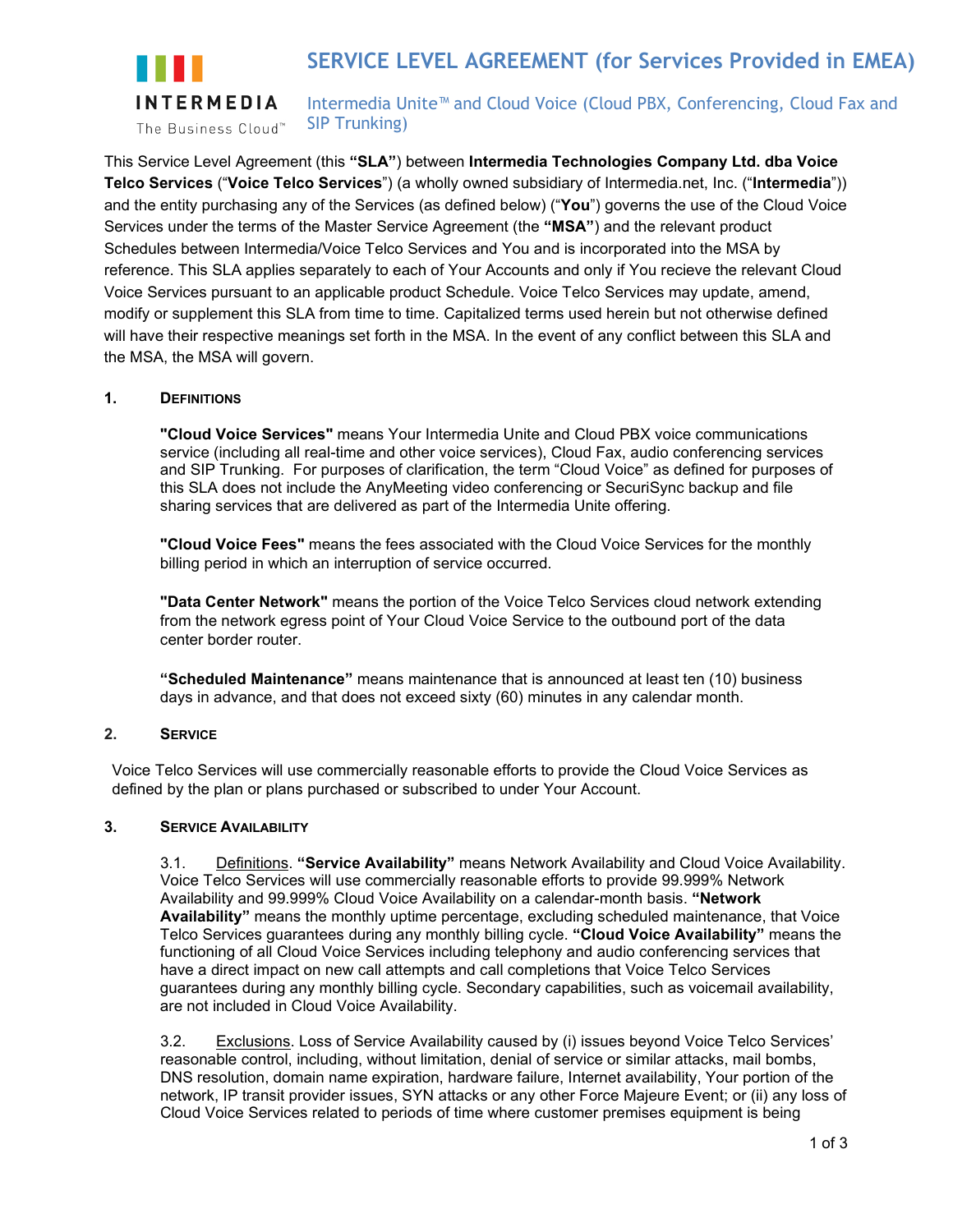replaced or repaired; or (iii) any issues related to the Cloud Voice Services due to number porting, whether inbound or outbound; or (iv) other issues addressed in this SLA, will be excluded from Service Availability calculations.

3.3. Availability Calculations. To calculate Service Availability, Voice Telco Services uses a combination of methods, including analyzing logs from both Voice Telco Services' event monitoring system and the actual affected infrastructure components. Voice Telco Services will match these findings with client reports to determine the actual timeframe. Any loss of Service Availability less than five (5) minutes in duration will not be included in the calculation of Service Availability.

# **4. SERVICE AVAILABILITY CREDIT**

If Service Availability under Your Account for any monthly billing cycle falls below the level set forth above Section 3, Voice Telco Services will issue a credit (**"Service Availability Credit"**). The credits will be verified for validity and will be subject to other conditions herein. The Service Availability Credit will be calculated at rates specified within the schedule set forth below.

4.1. Service Availability Credit Request and Payment Procedures. To request a Service Availability Credit, (a) Your Account must be in good standing with Voice Telco Services, (b) You must open a technical support ticket in the administrative control panel reporting an apparent Cloud Voice Service interruption within seventy-two (72) hours of the event, and (c) You must send an email or written Service Availability Credit request to the billing department in the month immediately following the month for which You are requesting a Service Availability Credit. Service Availability Credit requests must include Your Account name or Account number and the dates and specific times for which You are requesting Service Availability Credits.

Voice Telco Services will compare information provided by You to the data referenced in Section 3 above. A Service Availability Credit will be issued only if Voice Telco Services confirms from such data that a Service Availability Credit is available. Voice Telco Services will calculate the Service Availability Credit based on the type of particular Cloud Voice Service for which Service Availability was below the prescribed level, the fees for the particular Cloud Voice Service and the percentage of overall individual Cloud Voice Service affected.

4.2. Service Availability Credit Calculation; Limits on Service Availability Credit; Sole and Exclusive Remedy. Subject to Your valid submission of a Service Availability Credit request and the other conditions herein, if Service Availability under Your Account for any calendar month is below 99.999%, Voice Telco Services will issue a credit in accordance with the following schedule:

| Service Availability | Amount of the credit as a percentage of monthly fee for<br>affected Cloud Voice Service                                                                                                                                                                                            |
|----------------------|------------------------------------------------------------------------------------------------------------------------------------------------------------------------------------------------------------------------------------------------------------------------------------|
| 99.0% to 99.999%     | 3% of monthly fee credited                                                                                                                                                                                                                                                         |
| 98.0% to 98.99%      | 5% of monthly fee credited                                                                                                                                                                                                                                                         |
| 95.0% to 97.99%      | 10% of monthly fee credited                                                                                                                                                                                                                                                        |
| 90.0% to 94.9%       | 25% of monthly fee credited                                                                                                                                                                                                                                                        |
| 89.9% or below       | 2.5% credited for every 1% of lost availability<br>up to the maximum total penalty limit. Limit<br>may not exceed 50% of the monthly fees<br>charged for use of the affected Cloud Voice<br>Service during the month for which the<br>Service Availability Credit is to be issued. |